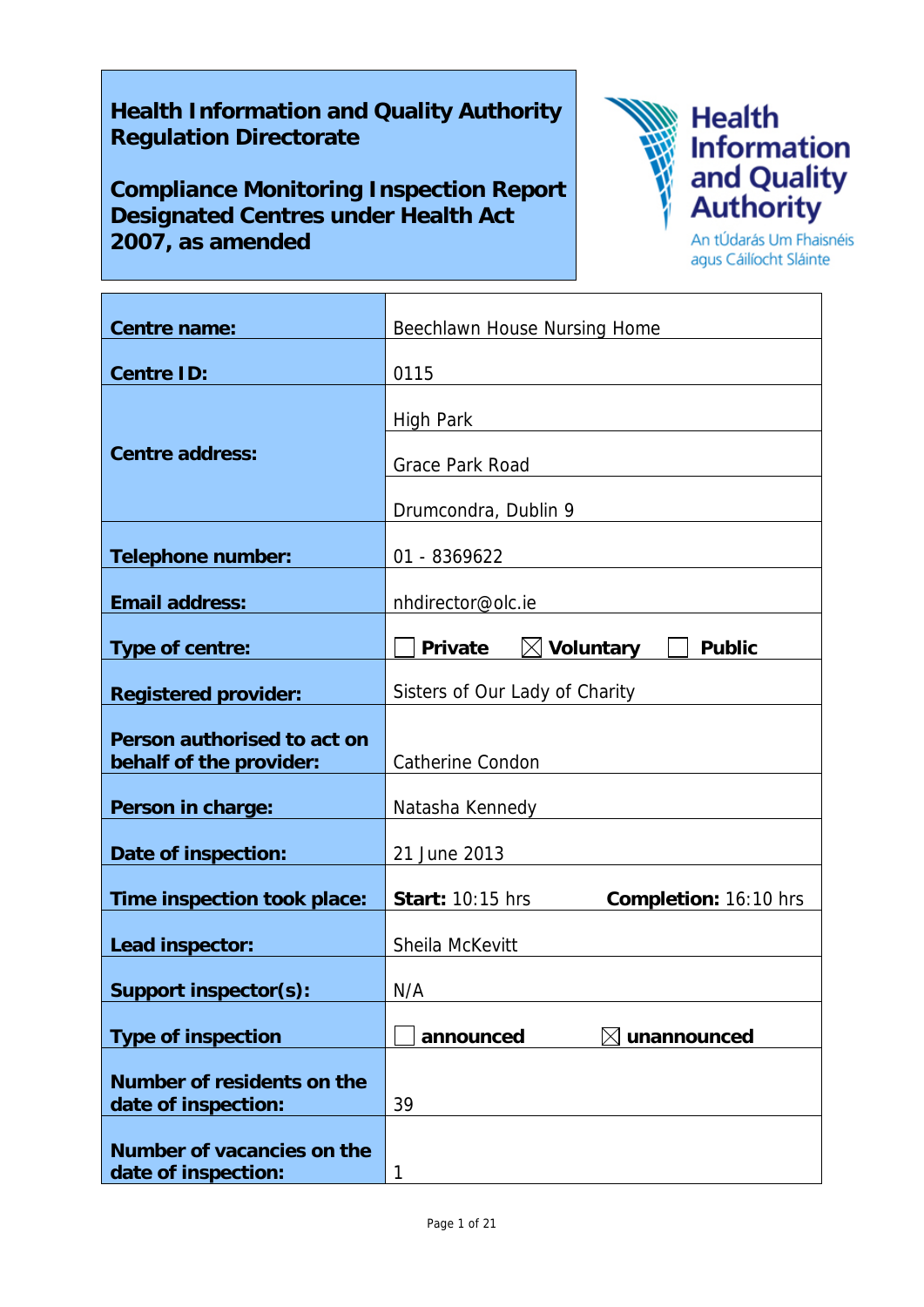# **About monitoring of compliance**

The purpose of regulation in relation to designated centres is to safeguard vulnerable people of any age who are receiving residential care services. Regulation provides assurance to the public that people living in a designated centre are receiving a service that meets the requirements of quality standards which are underpinned by Regulations. This process also seeks to ensure that the health, wellbeing and quality of life of people in residential care is promoted and protected. Regulation also has an important role in driving continuous improvement so that residents have better, safer lives.

The Health Information and Quality Authority has, among its functions under law, responsibility to regulate the quality of service provided in designated centres for children, dependent people and people with disabilities.

Regulation has two aspects:

- Registration: under section 46(1) of the Health Act 2007 any person carrying on the business of a designated centre can only do so if the centre is registered under this Act and the person is its registered provider.
- **Monitoring of compliance: the purpose of monitoring is to gather evidence on** which to make judgments about the ongoing fitness of the registered provider and the provider's compliance with the requirements and conditions of their registration.

Monitoring inspections take place to assess continuing compliance with the Regulations and Standards. They can be announced or unannounced, at any time of day or night, and take place:

- **to monitor compliance with regulations and standards**
- **F** following a change in circumstances; for example, following a notification to the Health Information and Quality Authority's Regulation Directorate that a provider has appointed a new person in charge
- arising from a number of events including information affecting the safety or wellbeing of residents.

The findings of all monitoring inspections are set out under a maximum of 18 outcome statements. The outcomes inspected against are dependent on the purpose of the inspection. Where a monitoring inspection is to inform a decision to register or to renew the registration of a designated centre, all 18 outcomes are inspected.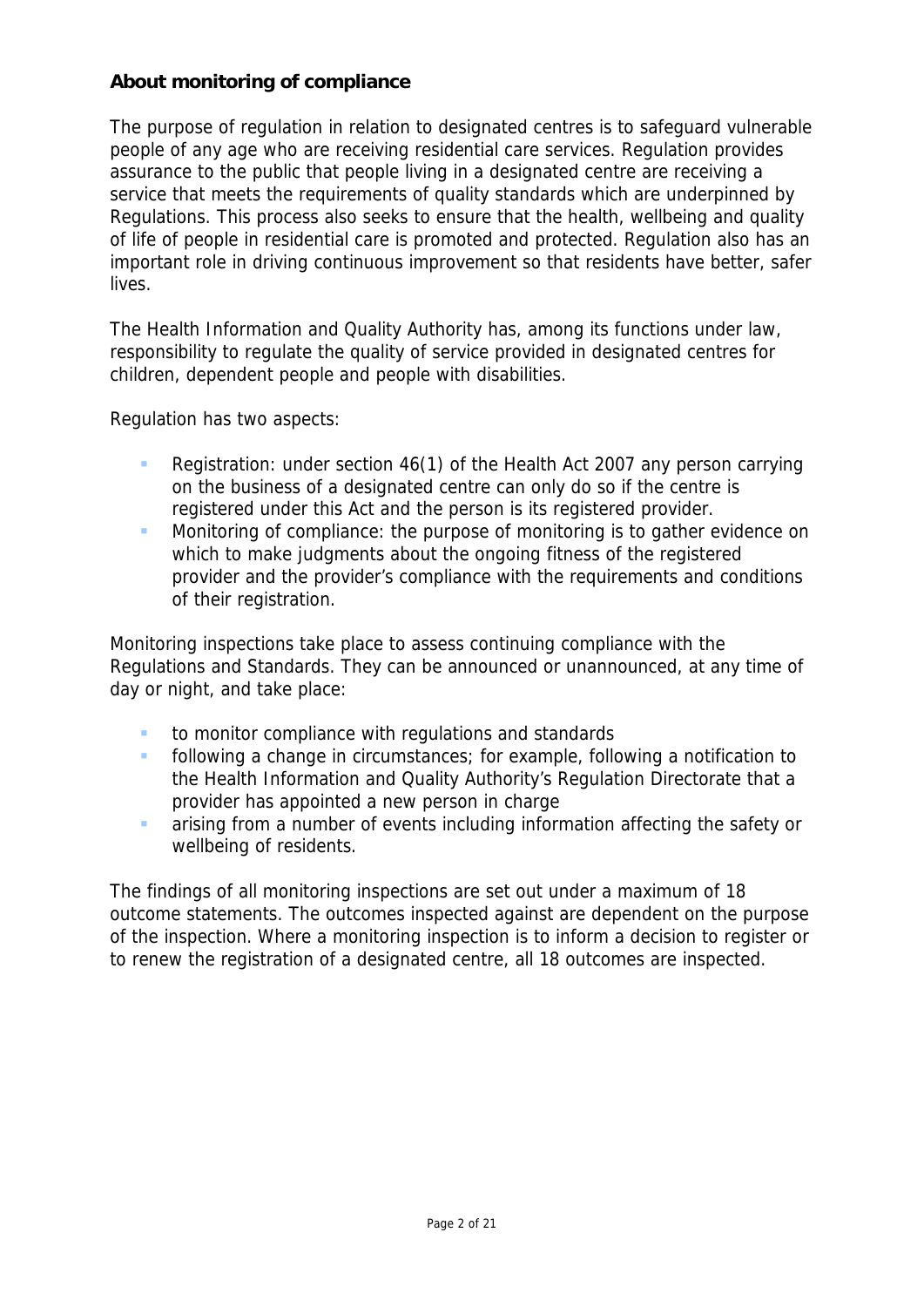**Summary of compliance with the Health Act 2007 (Care and Welfare of Residents in Designated Centres for Older People) Regulations 2009 (as amended) and the National Quality Standards for Residential Care Settings for Older People in Ireland.**

This inspection report sets out the findings of a monitoring inspection, in which 13 of the 18 outcomes were inspected against. The purpose of the inspection was:

- to inform a registration decision
- to inform a registration renewal decision
- $\boxtimes$  to monitor ongoing compliance with Regulations and Standards
- following an application to vary registration conditions
- following a notification of a significant incident or event
- following a notification of a change in person in charge
- following information received in relation to a concern/complaint

The table below sets out the outcomes that were inspected against on this inspection.

| <b>Outcome 1: Statement of Purpose</b>                                         |  |
|--------------------------------------------------------------------------------|--|
| <b>Outcome 2: Contract for the Provision of Services</b>                       |  |
| <b>Outcome 3: Suitable Person in Charge</b>                                    |  |
| <b>Outcome 4:</b> Records and documentation to be kept at a designated centres |  |
| <b>Outcome 5: Absence of the person in charge</b>                              |  |
| <b>Outcome 6: Safeguarding and Safety</b>                                      |  |
| <b>Outcome 7: Health and Safety and Risk Management</b>                        |  |
| <b>Outcome 8: Medication Management</b>                                        |  |
| <b>Outcome 9: Notification of Incidents</b>                                    |  |
| <b>Outcome 10:</b> Reviewing and improving the quality and safety of care      |  |
| <b>Outcome 11: Health and Social Care Needs</b>                                |  |
| <b>Outcome 12:</b> Safe and Suitable Premises                                  |  |
| <b>Outcome 13: Complaints procedures</b>                                       |  |
| <b>Outcome 14: End of Life Care</b>                                            |  |
| <b>Outcome 15: Food and Nutrition</b>                                          |  |
| <b>Outcome 16: Residents' Rights, Dignity and Consultation</b>                 |  |
| <b>Outcome 17: Residents' clothing and personal property and possessions</b>   |  |
| <b>Outcome 18: Suitable Staffing</b>                                           |  |

This monitoring inspection was unannounced and took place over one day. As part of the monitoring inspection the inspector met with residents, relatives, and staff members. The inspector observed practices and reviewed documentation such as care plans, medical records, complaints file, policies and procedures and staff files.

Ten actions arose from the previous inspection carried out on 8 August 2012, of these, seven were satisfactorily addressed and three had been partially addressed, these relate to contracts of care, residents' personal possessions and recruitment practices. These action plans appear again at the end of this report.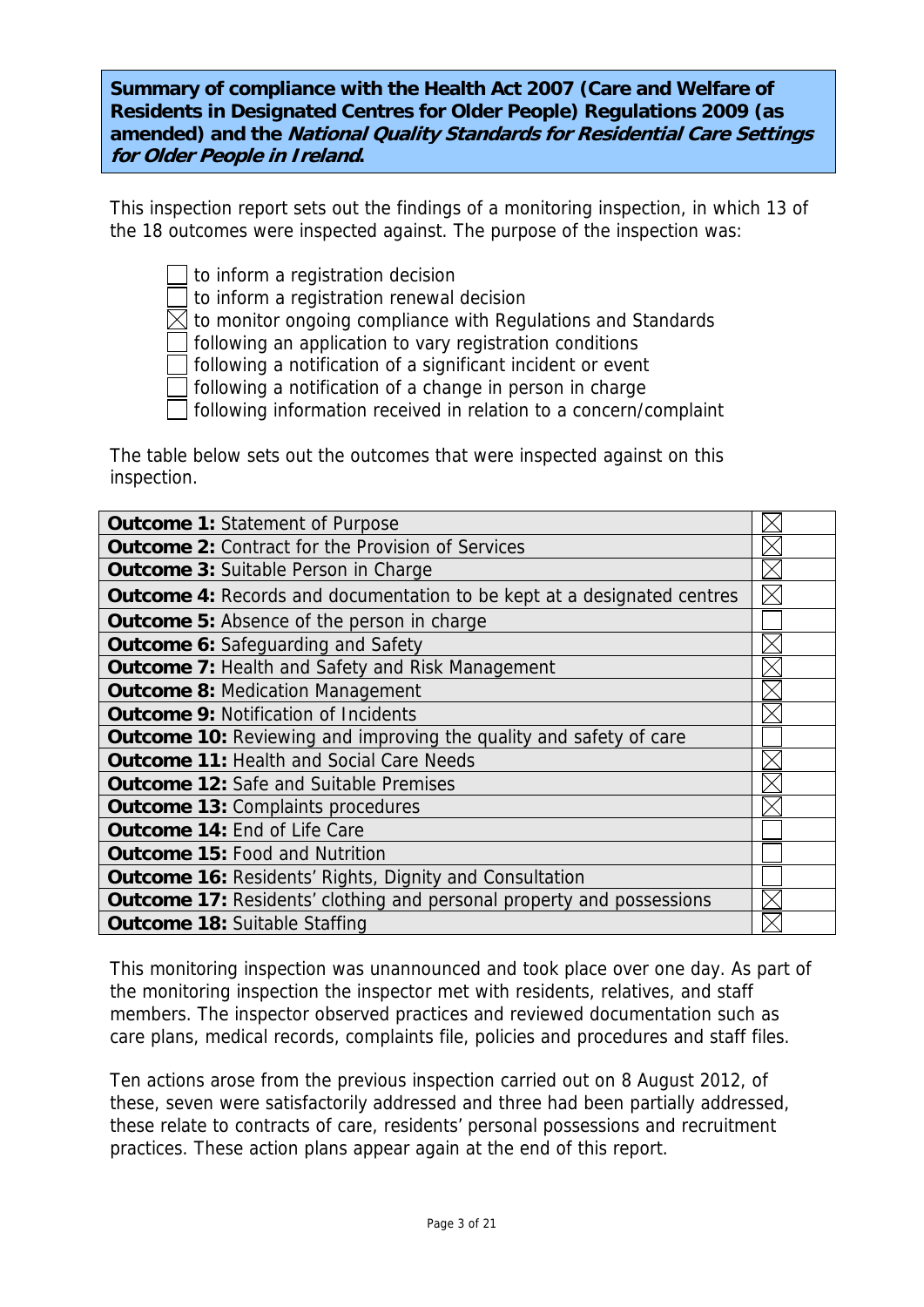The inspector found the governance structure was robust. The nominated person on behalf of the provider and the person in charge worked full-time. They appeared to work closely together with one covering in the others absence.

There was a written statement of purpose that described the service provided in the centre. However, it did not include all matters listed in Schedule 1 of the Health Act 2007 (Care and Welfare of Residents in Designated Centres for Older People) Regulations 2009 (as amended).

The inspector was satisfied that measures to protect residents being harmed or suffering abuse were in place. The nursing care provided was evidence-based and residents' had access to a number of allied healthcare professionals. Resident assessments, care plans and daily evaluations were detailed. Records showed they were now involved in the development of their care plan.

The inspector observed the administration of medicines to residents and saw that this was carried out in accordance with good practice guidance and the legislation. However, residents medication prescription charts required review to ensure that medications given as crushed were prescribed and to ensure prescription times on medication charts reflected those on administration charts.

Policies, procedures, systems and practices were in place to assess, monitor and analyse potential risks with a view to controlling/minimising them and they met the legislative requirements. Records such as the directory of residents; policies listed in Schedule 5 of the Regulations had been reviewed and now met the legislative requirements.

Residents were positive about their day to day life experiences. They expressed satisfaction with the centres' routines and activities and were complimentary of the staff team, reporting that there were adequate staff on duty to attend to their needs. Documents outlined in schedule two were not available for all staff working in the centre.

The Action Plan at the end of this report identifies areas where improvements are required to comply with the Health Act 2007 (Care and Welfare of Residents in Designated Centres for Older People) Regulations 2009 (as amended) and the National Quality Standards for Residential Care Settings for Older People in Ireland.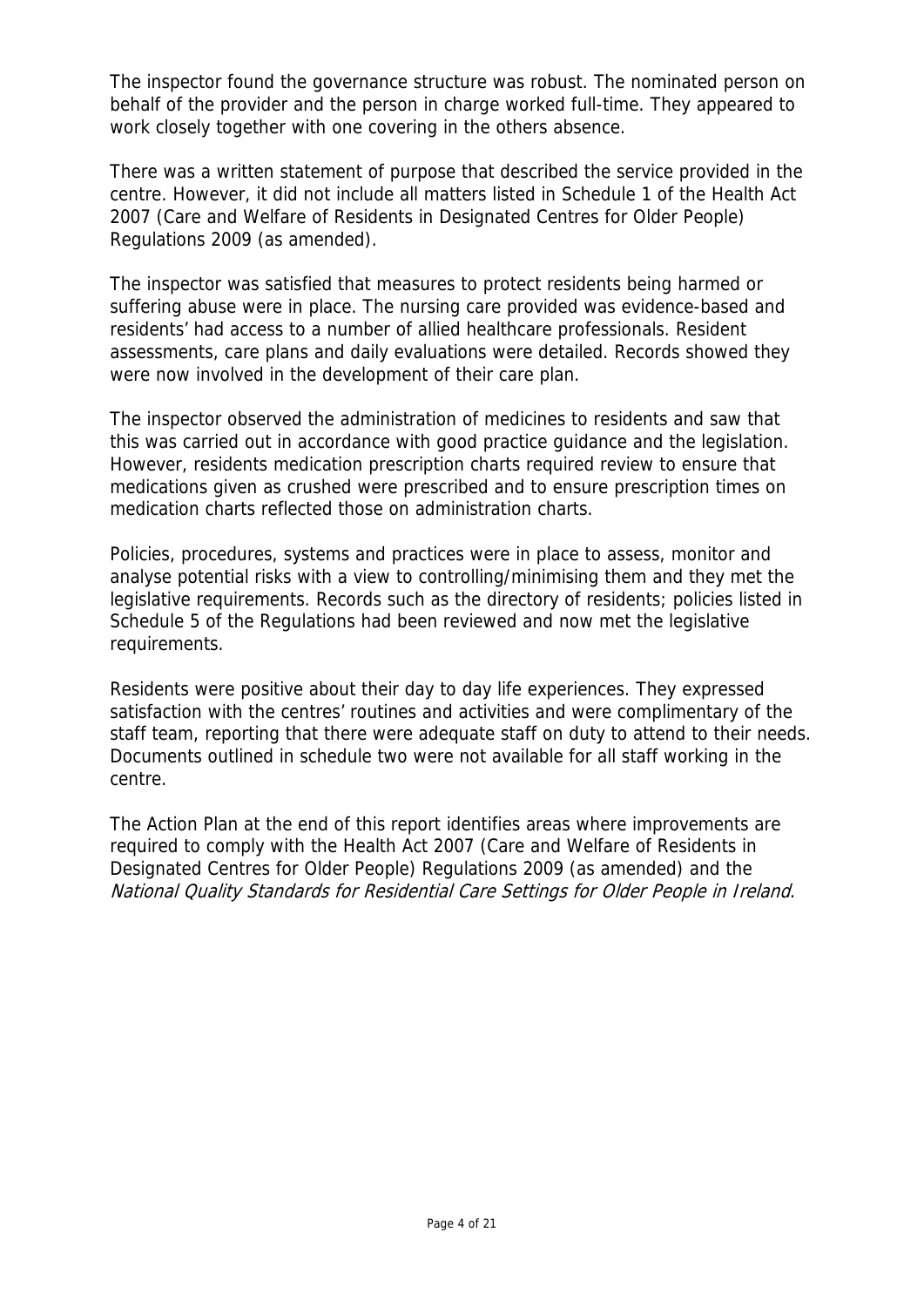# **Section 41(1)(c) of the Health Act 2007**

**Compliance with the Health Act 2007 (Care and Welfare of Residents in Designated Centres for Older People) Regulations 2009 (as amended) and the National Quality Standards for Residential Care Settings for Older People in Ireland.** 

#### **Theme: Leadership, Governance and Management**

Effective governance, leadership and management, in keeping with the size and complexity of the service, are fundamental prerequisites for the sustainable delivery of safe, effective person-centred care and support.

#### **Outcome 1**

There is a written statement of purpose that accurately describes the service provided in the centre. The services and facilities outlined in the Statement of Purpose, and the manner in which care is provided, reflect the diverse needs of residents.

#### **References:**

Regulation 5: Statement of Purpose Standard 28: Purpose and Function

#### **Action(s) required from previous inspection:**

No actions were required from the previous inspection.

#### **Inspection findings**

A copy of the most recent statement of purpose was provided for review. It was found to reflect the services and facilities provided in the centre. However, it did not the management structure outlined on the registration certificate issued on 27 July 2012. The organisational structure chart did not include the nominated person on behalf of the provider and the conditions of registration were not included.

#### **Outcome 2**

Each resident has an agreed written contract which includes details of the services to be provided for that resident and the fees to be charged.

#### **References:**

Regulation 28: Contract for the Provision of Services Standard 1: Information Standard 7: Contract/Statement of Terms and Conditions

#### **Action(s) required from previous inspection:**

Ensure each resident's contract deals with the care and welfare of the resident in the designated centre and includes details of the services to be provided for that resident and the fees to be charged.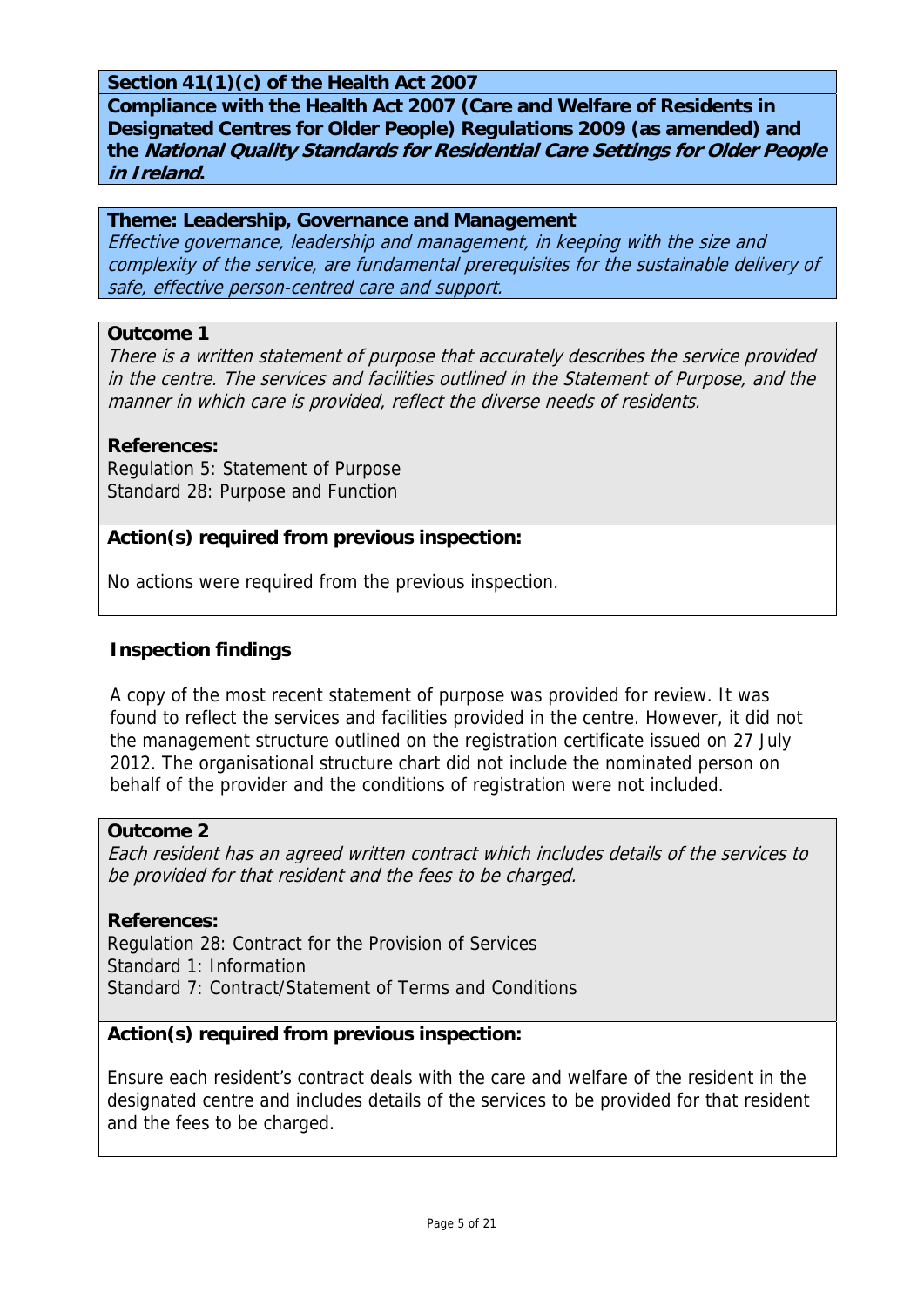The inspector was provided with a copy of the new contract of care. It included the weekly fee and fees to be charged for additional services. The person in charge stated that all residents or their next of kin had been sent a copy in January 2013 to sign but few had been returned.

Four resident files reviewed, contained a contract of care agreed with the provider. They included details of the services to be provided for each resident. However, only one of the four included the main weekly fee to be charged and none of the four included the fees to be charged for additional services.

# **Outcome 3**

The designated centre is managed by a suitably qualified and experienced nurse with authority, accountability and responsibility for the provision of the service.

# **References:**

Regulation 15: Person in Charge Standard 27: Operational Management

# **Action(s) required from previous inspection:**

No actions were required from the previous inspection.

# **Inspection findings**

The person in charge was on duty during the inspection. She has held the post of person in charge since March 2012. Details of her nursing experience include 3/6 years of working with older people. She works full-time, is a registered general nurse and has a post graduate qualification in management and in gerontology. She is supported in her role by the nominated person on behalf of the provider who manages the centre in her absence and by the provider. The nominated person on behalf of the provider is a registered general nurse with a post graduate qualification in management.

The person in charge has line management responsibilities for the nursing, care staff, administration, household catering and facility staff. She reports to the nominated person on behalf of the provider.

#### **Outcome 4**

The records listed in Part 6 of the Health Act 2007 (Care and Welfare of Residents in Designated Centres for Older People) Regulations 2009 (as amended) are maintained in a manner so as to ensure completeness, accuracy and ease of retrieval. The designated centre is adequately insured against accidents or injury to residents, staff and visitors. The designated centre has all of the written operational policies as required by Schedule 5 of the Health Act 2007 (Care and Welfare of Residents in Designated Centres for Older People) Regulations 2009 (as amended).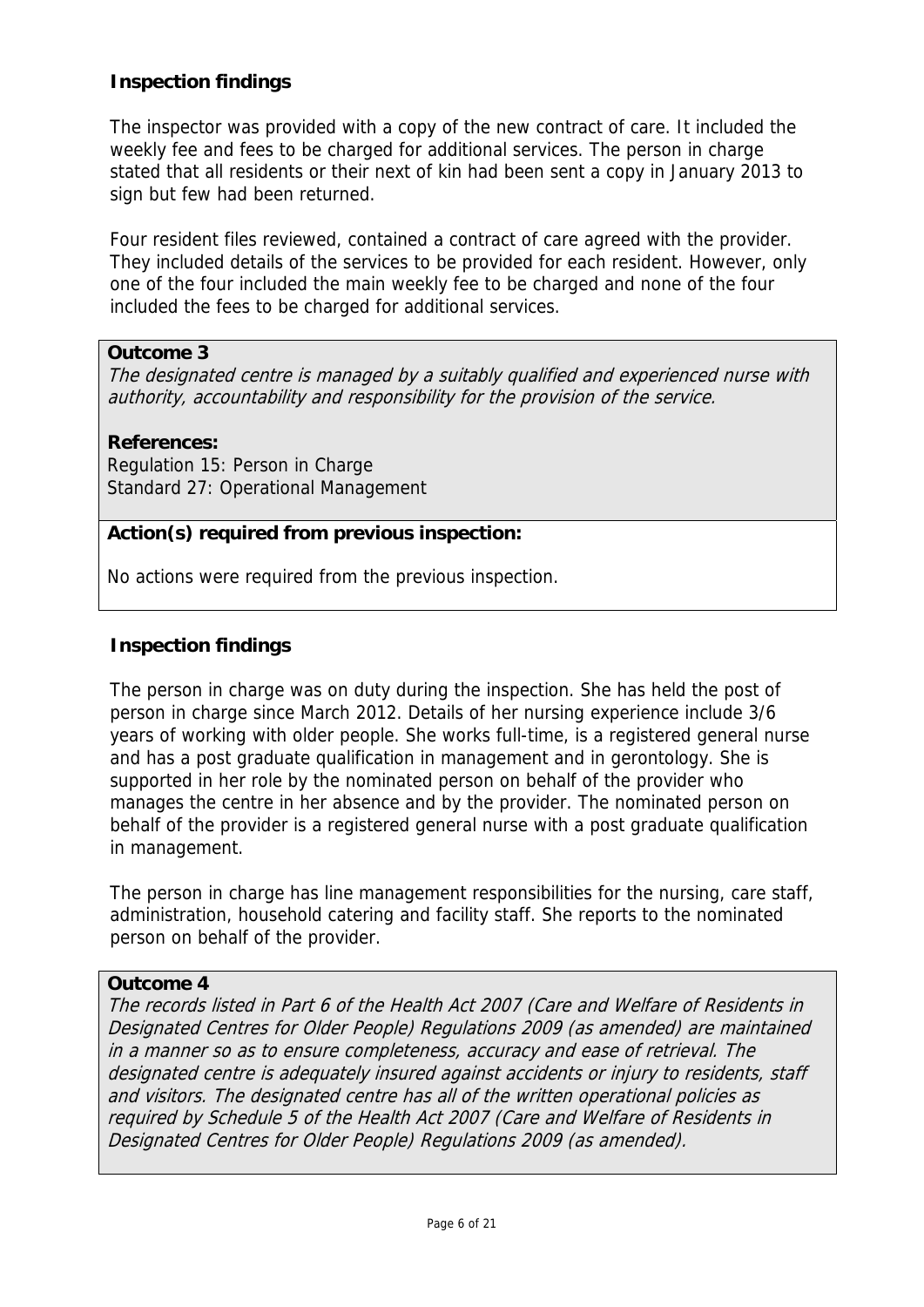| <b>References:</b><br>Regulations 21-25: The records to be kept in a designated centre<br>Regulation 26: Insurance Cover<br>Regulation 27: Operating Policies and Procedures<br>Standard 1: Information<br>Standard 29: Management Systems<br>Standard 32: Register and Residents' Records |                                    |  |
|--------------------------------------------------------------------------------------------------------------------------------------------------------------------------------------------------------------------------------------------------------------------------------------------|------------------------------------|--|
| <b>Inspection findings:</b>                                                                                                                                                                                                                                                                |                                    |  |
| The action(s) required from the previous inspection were satisfactorily implemented.                                                                                                                                                                                                       |                                    |  |
| <b>Residents' Guide</b>                                                                                                                                                                                                                                                                    |                                    |  |
| Substantial compliance $\boxtimes$                                                                                                                                                                                                                                                         | Improvements required $*$          |  |
| A copy of the reviewed Residents' Guide was given to the inspector. It met the<br>legislative requirements. Copies of this revised version were seen displayed in the<br>centre.                                                                                                           |                                    |  |
| Records in relation to residents (Schedule 3)                                                                                                                                                                                                                                              |                                    |  |
| Substantial compliance $\boxtimes$                                                                                                                                                                                                                                                         | Improvements required $*$          |  |
| <b>General Records (Schedule 4)</b>                                                                                                                                                                                                                                                        |                                    |  |
| Substantial compliance $\boxtimes$                                                                                                                                                                                                                                                         | Improvements required *            |  |
| Operating Policies and Procedures (Schedule 5)                                                                                                                                                                                                                                             |                                    |  |
| Substantial compliance $\boxtimes$                                                                                                                                                                                                                                                         | Improvements required $*$          |  |
| Policies listed in Schedule 5 were available for review including a policy in relation to<br>the creation of, access to, retention of and destruction of records.                                                                                                                          |                                    |  |
| <b>Directory of Residents</b>                                                                                                                                                                                                                                                              |                                    |  |
| Substantial compliance $\boxtimes$                                                                                                                                                                                                                                                         | Improvements required $*$          |  |
| The directory of residents' was reviewed and found to contain a record of all matters<br>referred to in article 23.                                                                                                                                                                        |                                    |  |
| <b>Staffing Records</b>                                                                                                                                                                                                                                                                    |                                    |  |
| Substantial compliance $\Box$                                                                                                                                                                                                                                                              | Improvements required $*\boxtimes$ |  |
| See under Outcome 18.                                                                                                                                                                                                                                                                      |                                    |  |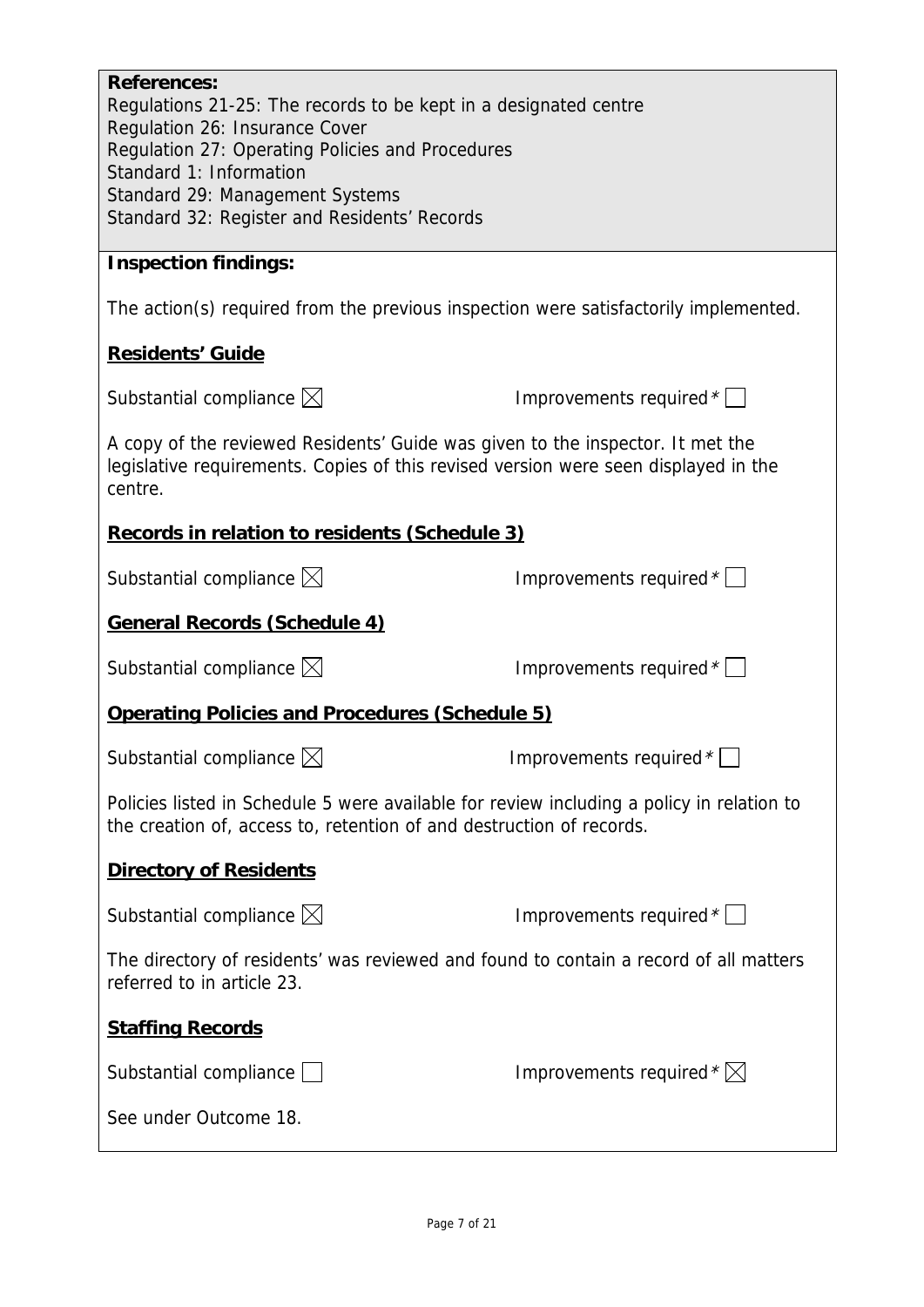# **Medical Records** Substantial compliance  $\boxtimes$  **Improvements required**  $^{\star}\Box$ **Insurance Cover** Substantial compliance  $\boxtimes$  improvements required  $^*$

#### **Theme: Safe care and support**

Safe care and support recognises that the safety of service users is paramount. A service focused on safe care and support is continually looking for ways to be more reliable and to improve the quality and safety of the service it delivers.

In a safe service, a focus on quality and safety improvement becomes part of a service-wide culture and is embedded in the service's daily practices and processes rather than being viewed or undertaken as a separate activity.

To achieve a culture of quality and safety everyone in the service has a responsibility to identify and manage risk and use evidence-based decision-making to maximise the safety outcomes for service users.

#### **Outcome 6**

Measures to protect residents being harmed or suffering abuse are in place and appropriate action is taken in response to allegations, disclosures or suspected abuse.

#### **References:**

Regulation 6: General Welfare and Protection Standard 8: Protection Standard 9: The Resident's Finances

#### **Action(s) required from previous inspection:**

The action(s) required from the previous inspection were satisfactorily implemented.

#### **Inspection findings**

The inspector saw that there was a policy in place on the prevention, detection and response to elder abuse and found that it gave guidance to staff on the types of abuse, the procedures for reporting alleged abuse and the procedures to follow when investigating an allegation of elder abuse. Staff spoken to on the day of inspection were aware of the different types of elder abuse and their responsibilities in reporting suspected elder abuse. One staff member stated she had completed refresher training on identifying and responding to elder abuse in 2013 and records reviewed confirmed this training had been provided to staff on number of dates since the last inspection. Garda Síochána vetting was in place for staff employed by the provider. This was evidenced by a review of a sample of staff files.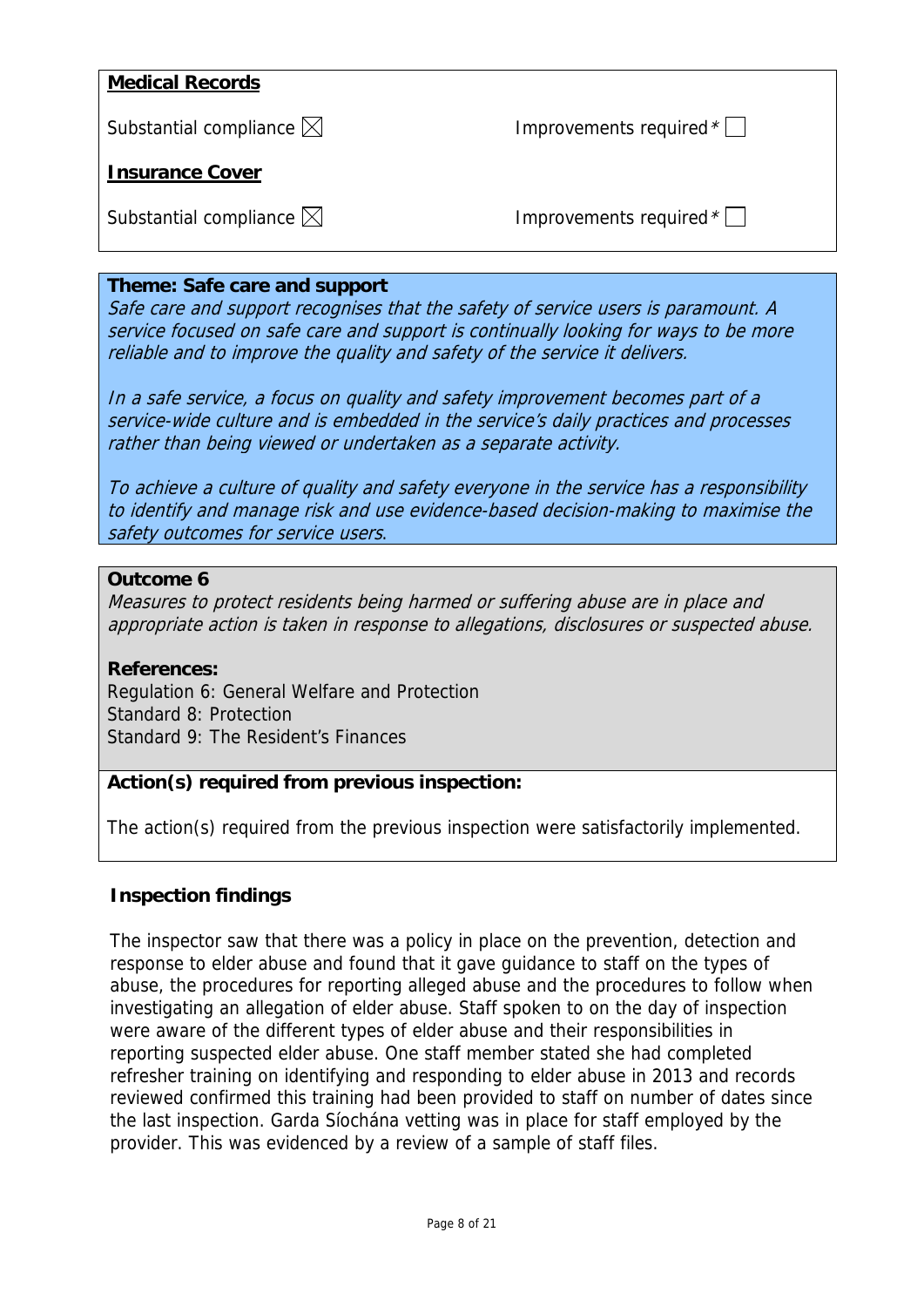Residents spoken to confirmed that they felt safe in the centre. There was a member of staff on the reception desk from 8am to 4pm on Monday to Friday where all visitors to the centre had to sign in.

There was now a robust system in place for managing residents' petty cash. The inspector found that practice by staff reflected the policy. There were individual records, receipts and two staff signatures available for all transactions, for each resident who had petty cash stored. Storage facilities were safe and secure.

# **Outcome 7**

The health and safety of residents, visitors and staff is promoted and protected.

#### **References:**

Regulation 30: Health and Safety Regulation 31: Risk Management Procedures Regulation 32: Fire Precautions and Records Standard 26: Health and Safety Standard 29: Management Systems

# **Action(s) required from previous inspection:**

The action(s) required from the previous inspection were satisfactorily implemented.

# **Inspection findings**

There was a risk management policy in place, it met the legislative requirements. It outlined how to undertake a risk assessment and identified that a health and safety committee was in place. The health and safety policy and safety statement was in place - it had been updated by qualified personnel and was signed and dated by the nominated person on behalf of the provider earlier this month. The health and safety representative confirmed that the committee met on a quarterly basis and minutes of their meetings were available for review. A risk register had been completed and it was been updated on a quarterly basis or when any new risk was identified. A culture of managing any identified risk was evident.

An emergency plan was in place to outline clear procedures to follow in the event of loss of electric power, flood, gas leak or security concerns. The inspector spoke to staff and found they were familiar with the contents of the emergency plan, reporting structures in case of an emergency and nearby buildings where residents could be evacuated to.

Hand-washing and drying facilities and hand disinfectant gels were available throughout the centre.

The fire alarm, emergency lighting and fire fighting equipment were maintained, and all staff had attended fire safety and evacuation training. Means of escape were clear and unobstructed. Records reviewed showed that staff practiced regular fire drills.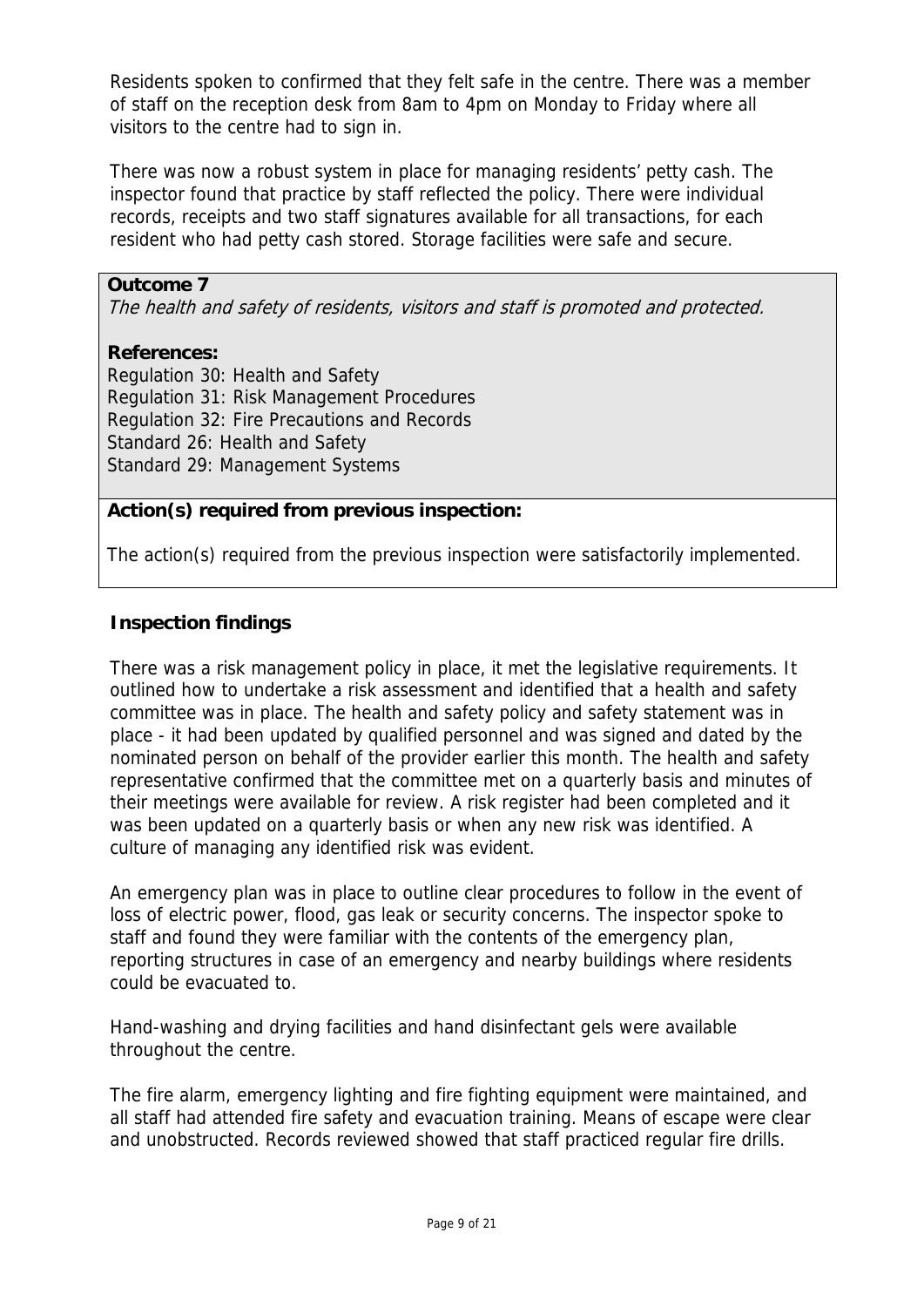# **Outcome 8**

Each resident is protected by the designated centres' policies and procedures for medication management.

# **References:**

Regulation 33: Ordering, Prescribing, Storing and Administration of Medicines Standard 14: Medication Management

# **Action(s) required from previous inspection:**

No actions were required from the previous inspection.

# **Inspection findings**

The inspector reviewed medication management practice and found nursing staff were knowledgeable about medication and administration practices. The administration of medication observed by inspectors was found to be safe and in line with An Bord Altranais agus Cnáimhseachais na hÉireann guidance to nurses and midwives. Training records reviewed showed staff nurses had received training in medication management within the past year.

The inspector noted that prescription times on the medication prescription chart and administration times on the medication administration chart differed. For example, the prescription chart read 21:00hrs and the administration chart 20:00hrs. In addition, one resident who was receiving crushed medications did not have an order signed by the GP to state medications could be crushed prior to administration. The inspector saw evidence that residents' had their medication reviewed by their GP on a six monthly basis.

#### **Outcome 9**

A record of all incidents occurring in the designated centre is maintained and, where required, notified to the Chief Inspector.

#### **References:**

Regulation 36: Notification of Incidents Standard 29: Management Systems Standard 30: Quality Assurance and Continuous Improvement Standard 32: Register and Residents' Records

# **Action(s) required from previous inspection:**

The action(s) required from the previous inspection were satisfactorily implemented.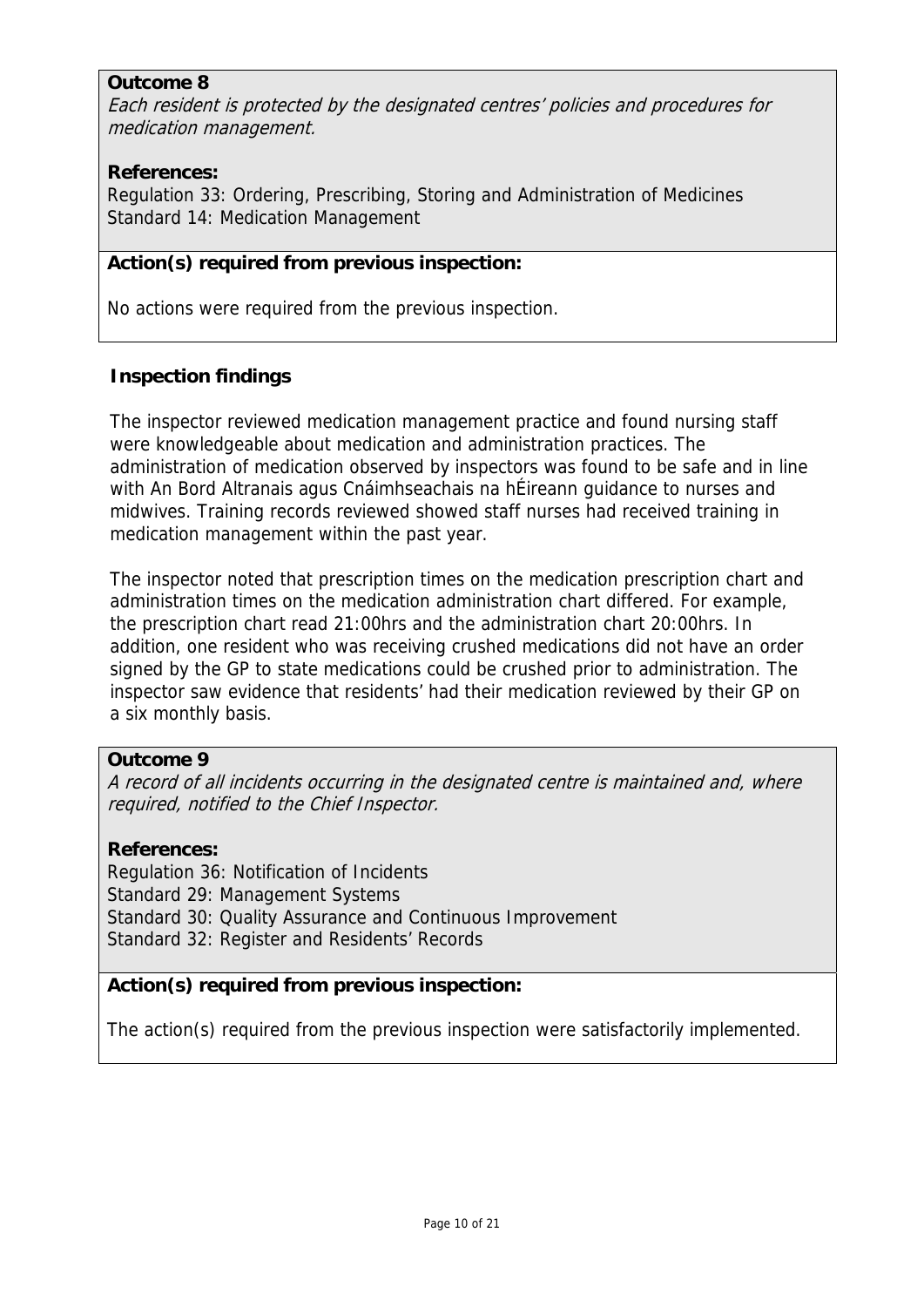The person in charge was aware of her responsibility to maintain a record of all incidents occurring in the centre. She was aware of her responsibility of notifying the Chief Inspector of notifiable incidents within three days. The inspector followed-up on notifications received since the last inspection.

The person in charge has provided to the Chief Inspector at the end of each quarter the occurrence of any accidents in the centre.

#### **Theme: Effective care and support**

The fundamental principle of effective care and support is that it consistently delivers the best achievable outcomes for people using a service within the context of that service and resources available to it. This is achieved by using best available national and international evidence and ongoing evaluation of service-user outcomes to determine the effectiveness of the design and delivery of care and support. How this care and support is designed and delivered should meet service users' assessed needs in a timely manner, while balancing the needs of other service users.

#### **Outcome 11**

Each resident's wellbeing and welfare is maintained by a high standard of evidencebased nursing care and appropriate medical and allied health care. Each resident has opportunities to participate in meaningful activities, appropriate to his or her interests and preferences. The arrangements to meet each resident's assessed needs are set out in an individual care plan, that reflect his/her needs, interests and capacities, are drawn up with the involvement of the resident and reflect his/her changing needs and circumstances.

#### **References:**

Regulation 6: General Welfare and Protection

Regulation 8: Assessment and Care Plan

Regulation 9: Health Care

Regulation 29: Temporary Absence and Discharge of Residents

Standard 3: Consent

Standard 10: Assessment

Standard 11: The Resident's Care Plan

Standard 12: Health Promotion

Standard 13: Healthcare

Standard 15: Medication Monitoring and Review

Standard 17: Autonomy and Independence

Standard 21: Responding to Behaviour that is Challenging

#### **Action(s) required from previous inspection:**

The action(s) required from the previous inspection were satisfactorily implemented.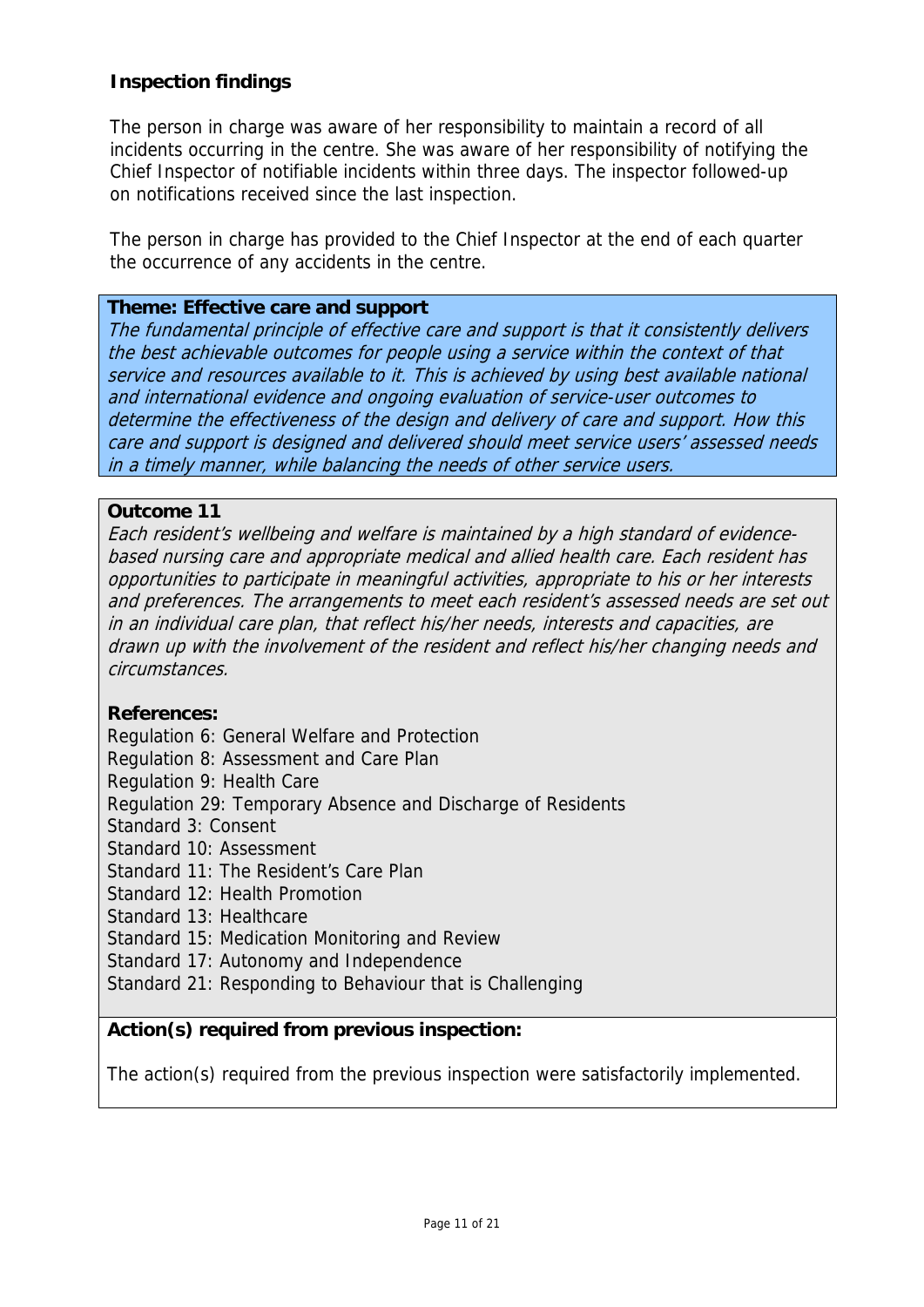The care and welfare of all residents was found to be adequate with appropriate healthcare provision and access to all allied health care professionals. Arrangements for GP services and access to on call cover for out-of-hours GP services were in place. Residents confirmed that their GP visited regularly and review of a number of resident files confirmed this.

The standard of nursing documentation was good. The inspector reviewed a sample of resident files and found resident assessment, care plans and daily evaluation were linked and reflected the status of the residents' in question who were spoken with on inspection.

Residents confirmed to the inspector that they were involved in their own care plan review and written confirmation of their involvement was available on file

#### **Outcome 12**

The location, design and layout of the centre is suitable for its stated purpose and meets residents' individual and collective needs in a comfortable and homely way. There is appropriate equipment for use by residents or staff which is maintained in good working order.

#### **References:**

Regulation 19: Premises Standard 25: Physical Environment

# **Action(s) required from previous inspection:**

The action(s) required from the previous inspection were satisfactorily implemented.

# **Inspection findings**

The centre was clean and tidy. Resident bedrooms were personalised. Residents had access to several communal rooms and external courtyards. The inspector saw residents accessing these independently. Residents' spoken with in the courtyard said they enjoyed soaking up the sun while having a cigarette outdoors.

The wooden worktop surrounding the wash-hand basin in the new changing room for catering staff had been replaced.

The inspector viewed the two five-bedded bedrooms currently in use. The space around each of the five beds was minimum. The person in charge confirmed that the makeup of both five-bedded bedrooms was being reviewed by architects for reconfigurement.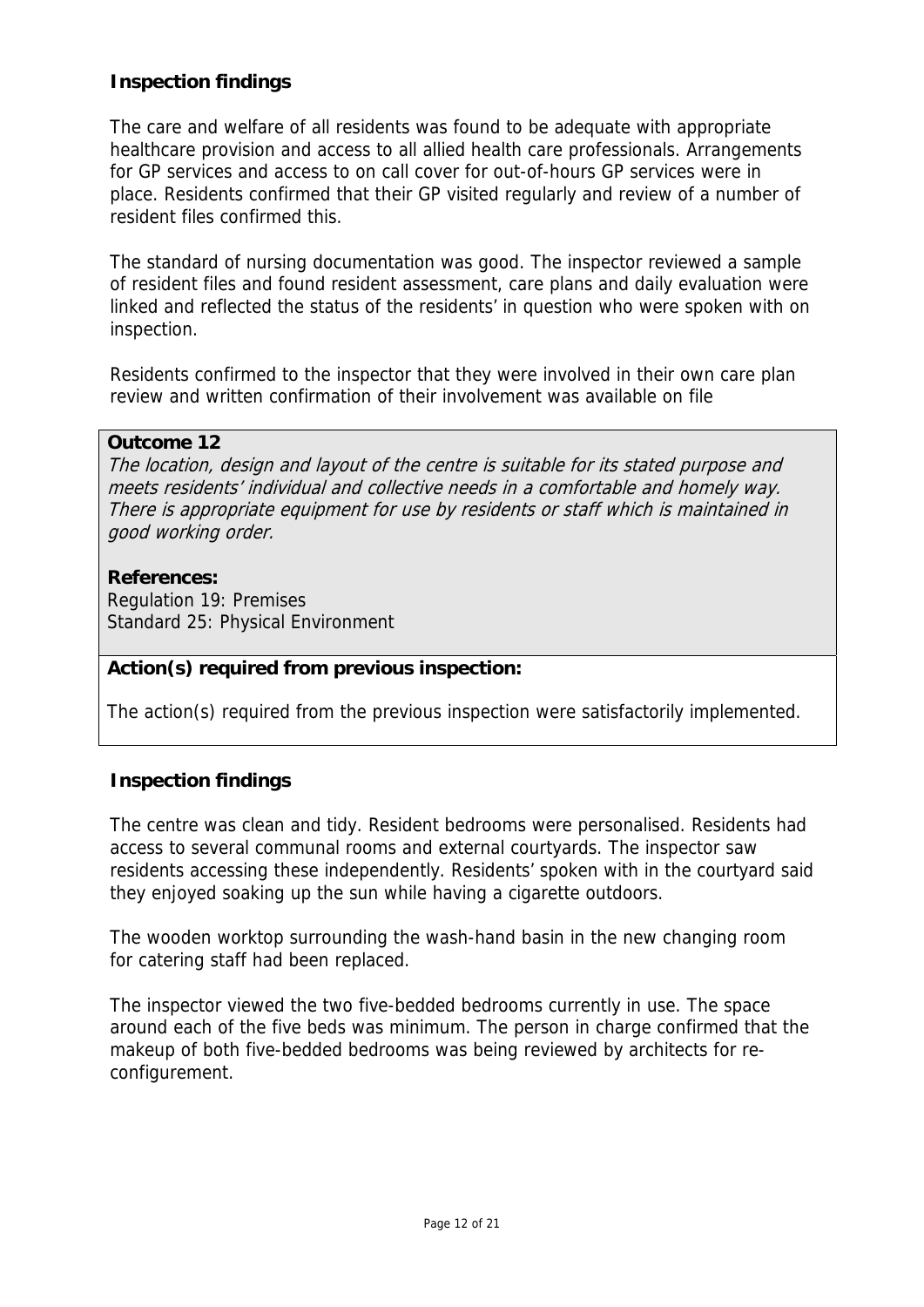#### **Theme: Person-centred care and support**

Person-centred care and support has service users at the centre of all that the service does. It does this by advocating for the needs of service users, protecting their rights, respecting their values, preferences and diversity and actively involving them in the provision of care. Person-centred care and support promotes kindness, consideration and respect for service users' dignity, privacy and autonomy.

# **Outcome 13**

The complaints of each resident, his/her family, advocate or representative, and visitors are listened to and acted upon and there is an effective appeals procedure.

#### **References:**

Regulation 39: Complaints Procedures Standard 6: Complaints

#### **Action(s) required from previous inspection:**

The action(s) required from the previous inspection were satisfactorily implemented.

#### **Inspection findings**

The inspector was satisfied that the complaints policy in place now included an independent appeals process. The complaints procedure was on display in the centre. The person in charge was the complaint's officer and she informed the inspector that there had been no complaints made verbal or written since the last inspection.

Residents told the inspector that they would speak to the person in charge or one of the sisters with any issue/complaint they may have. However, they were keen to stress they never had any issues.

#### **Outcome 17**

Adequate space is provided for residents' personal possessions. Residents can appropriately use and store their own clothes. There are arrangements in place for regular laundering of linen and clothing, and the safe return of clothes to residents.

#### **References:**

Regulation 7: Residents' Personal Property and Possessions Regulation 13: Clothing Standard 4: Privacy and Dignity Standard 17: Autonomy and Independence

# **Action(s) required from previous inspection:**

Maintain an up-to-date record of each resident's personal property that is signed by the resident.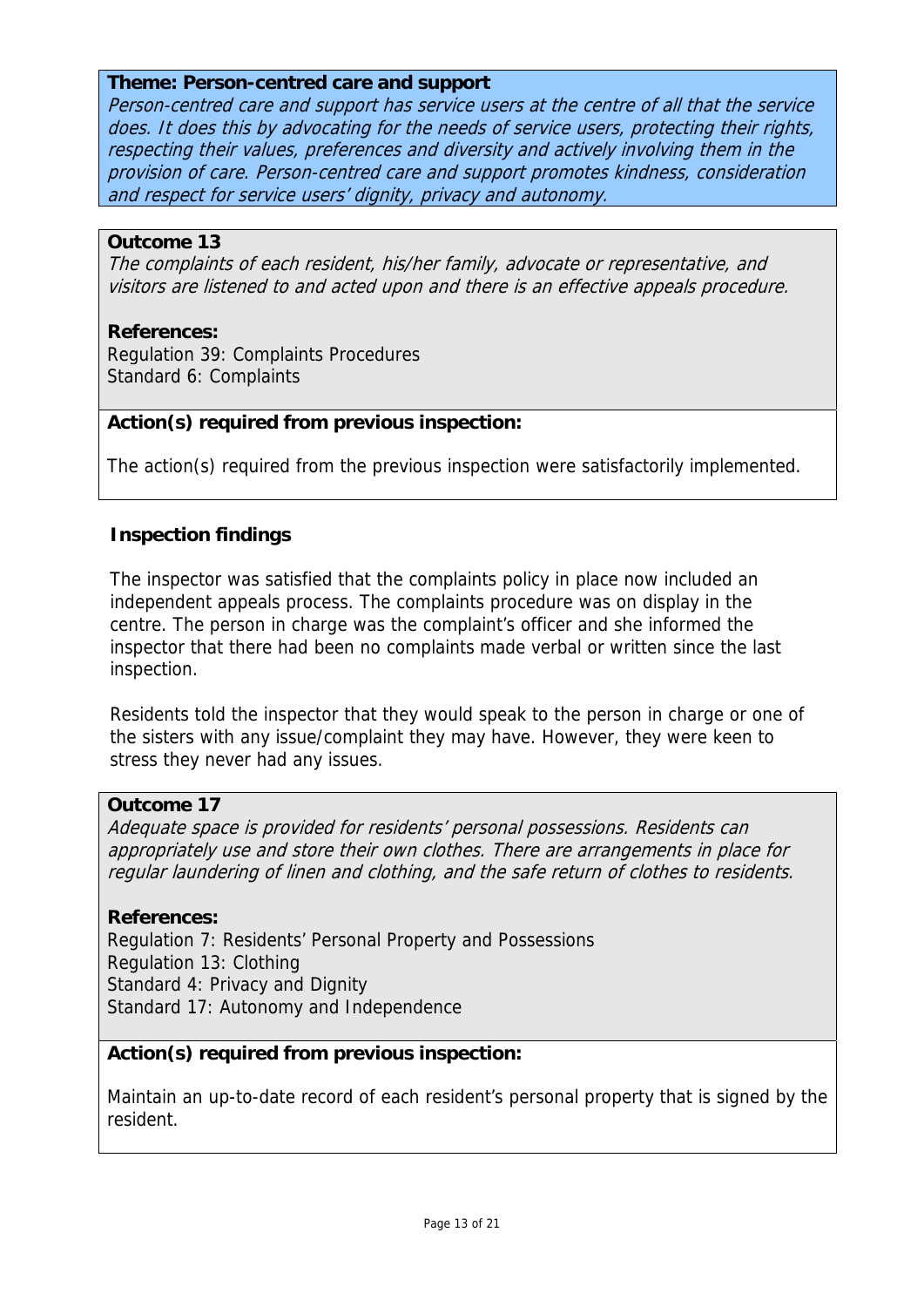The policy in relation to residents' personal property and possessions had been updated and it reflected the legislative requirements and practices to be followed in the centre. As mentioned under Outcome 6, the practice of managing residents' petty cash was now robust and reflected the policy in place. However, the inspector reviewed a number of resident files and found just half of those reviewed contained a list of personal possessions signed by the resident and/or staff member. The remainder had no list of personal possessions on file. The policy stated that the personal possessions list would be updated on a three-monthly basis. However, on review of those completed lists this was not evident.

#### **Theme: Workforce**

The workforce providing a health and social care and support service consists of all the people who work in, for, or with the service provider and they are all integral to the delivery of a high quality, person-centred and safe service. Service providers must be able to assure the public, service users and their workforce that everyone working in the service is contributing to a high quality safe service.

#### **Outcome 18**

There are appropriate staff numbers and skill mix to meet the assessed needs of residents, and to the size and layout of the designated centre. Staff have up-to-date mandatory training and access to education and training to meet the needs of residents. All staff and volunteers are supervised on an appropriate basis, and recruited, selected and vetted in accordance with best recruitment practice.

#### **References:**

Regulation 16: Staffing Regulation 17: Training and Staff Development Regulation 18: Recruitment Regulation 34: Volunteers Standard 22: Recruitment Standard 23: Staffing Levels and Qualifications Standard 24: Training and Supervision

#### **Action(s) required from previous inspection:**

Put in place recruitment procedures to ensure no staff member is employed unless the person is fit to work at the designated centre and full and satisfactory information and documents specified in Schedule 2 of the Regulations have been obtained in respect of each person.

#### **Inspection findings**

The staffing levels and skill mix was adequate to meet the needs of residents'. A review of the actual staff roster confirmed that there were two staff nurses and six care attendants on duty from 8am to 8pm together with the person in charge from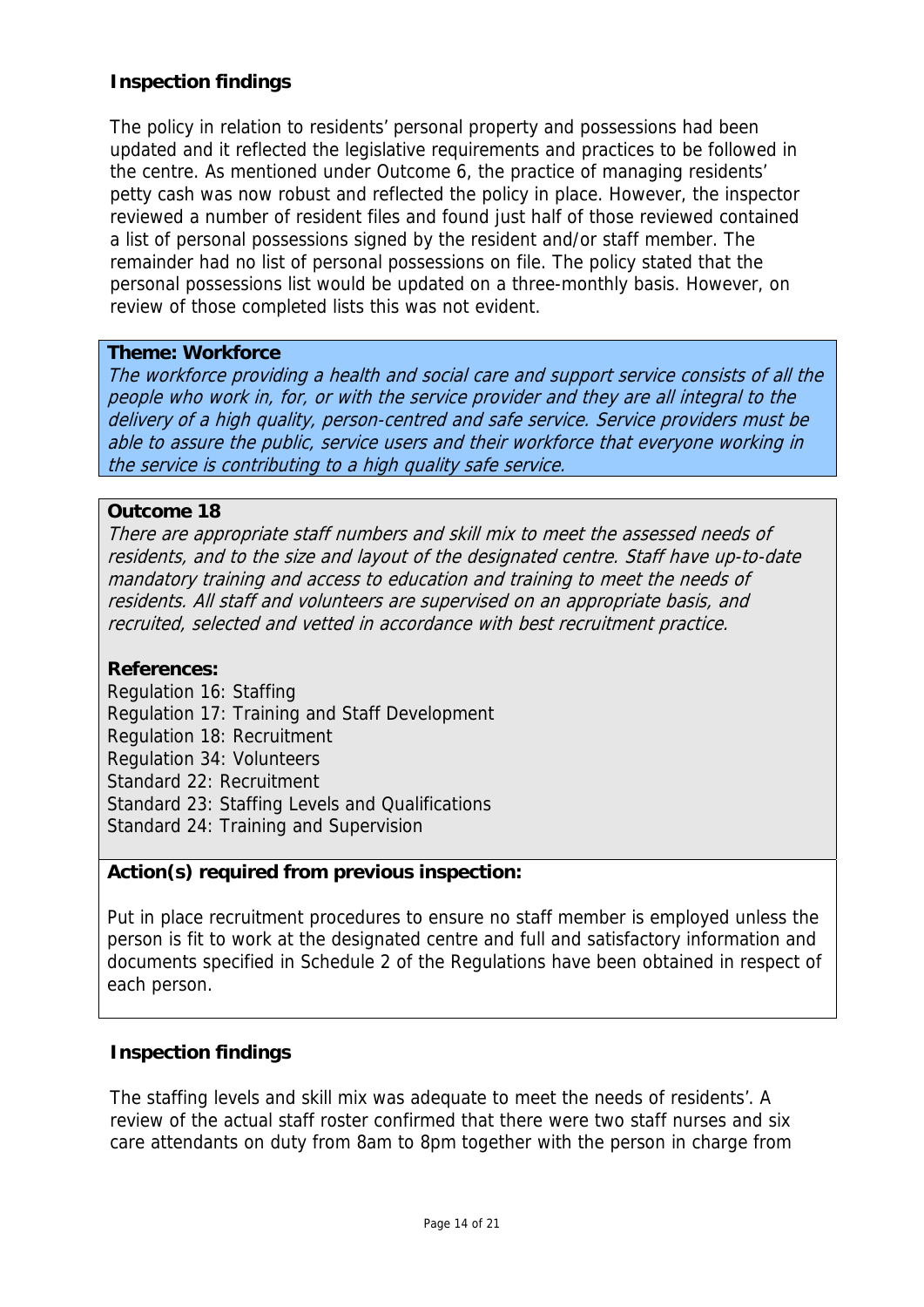8am to 4pm and the nominated person on behalf of the provider from 9am to 5pm and one staff nurse and three carers from 8pm to 8am.

Staff spoken with confirmed they had the required mandatory training in place and records reviewed confirmed this. Records provided showed staff had completed additional training in a variety of clinical topics including Cardio Pulmonary Resuscitation and first aid, dementia and associated behaviours that may challenge, person-centred care planning, medication management, health and safety at work and infection control.

The staff recruitment policy had been updated and reflected the legislative requirements. A selection of staff files reviewed confirmed that all the required documents outlined in Schedule 2 of the Regulations were not in place in respect of each person. A number of staff files did not include evidence from the employees' general practitioner stating that they were mentally and physically fit to work within the designated centre. The inspector was informed that all staff employed in the centre had been asked to submit this document. However, to date 18/50 employees had not submitted this required document.

# **Closing the visit**

At the close of the inspection visit a feedback meeting was held with the nominated on behalf of the provider and the person in charge to report on the inspectors' findings, which highlighted both good practice and where improvements were needed.

#### **Acknowledgements**

The inspector wishes to acknowledge the cooperation and assistance of the residents, relatives, provider and staff during the inspection.

# **Report compiled by:**

Sheila McKevitt Inspector of Social Services Regulation Directorate Health Information and Quality Authority

1 July 2013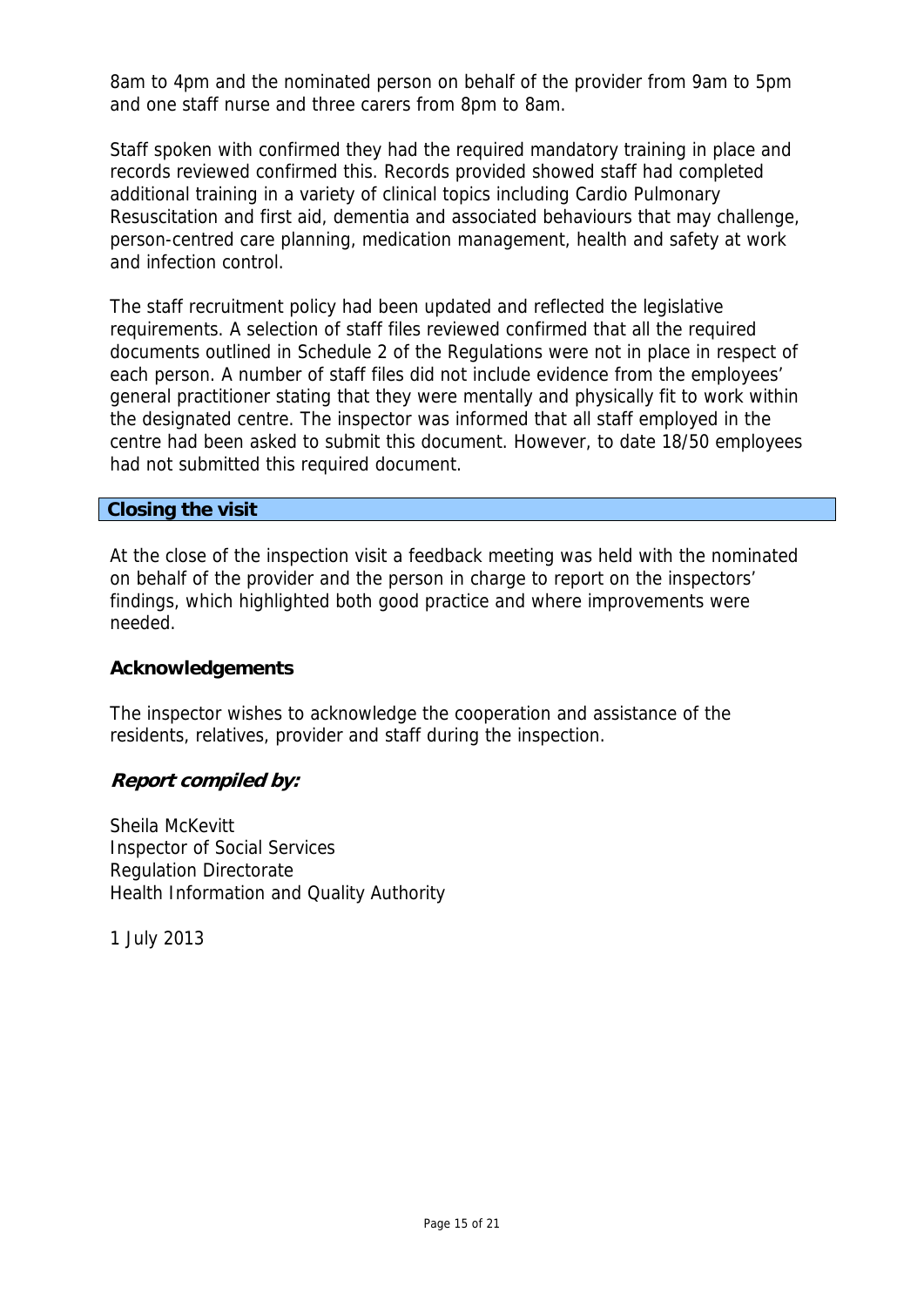# **Health Information and Quality Authority Regulation Directorate**



**Action Plan** 

#### An tÚdarás Um Fhaisnéis agus Cáilíocht Sláinte

# **Provider's response to inspection report** <sup>∗</sup>

| <b>Centre Name:</b> | Beechlawn House Nursing Home |
|---------------------|------------------------------|
|                     |                              |
| <b>Centre ID:</b>   | 0115                         |
| Date of inspection: | 21 June 2013                 |
| Date of response:   | 20 August 2013               |

# **Requirements**

These requirements set out the actions that must be taken to meet the requirements of the Health Act 2007 as amended, the Health Act 2007 (Care and Welfare of Residents in Designated Centres for Older People) Regulations 2009 (as amended) and the National Quality Standards for Residential Care Settings for Older People in Ireland.

**Theme: Governance, Leadership and Management** 

# **Outcome 1: Statement of purpose and quality management**

**The provider is failing to comply with a regulatory requirement in the following respect:**

The statement of purpose did not include all matters listed in Schedule 1 of the Health Act 2007 (Care and Welfare of Residents in Designated Centres for Older People) Regulations 2009 (as amended).

#### **Action required:**

Compile a statement of purpose that consists of all matters listed in Schedule 1 of the Regulations.

# **Action required:**

<u>.</u>

Make a copy of the statement of purpose available to the Chief Inspector.

<sup>∗</sup> The Authority reserves the right to edit responses received for reasons including: clarity; completeness; and, compliance with legal norms.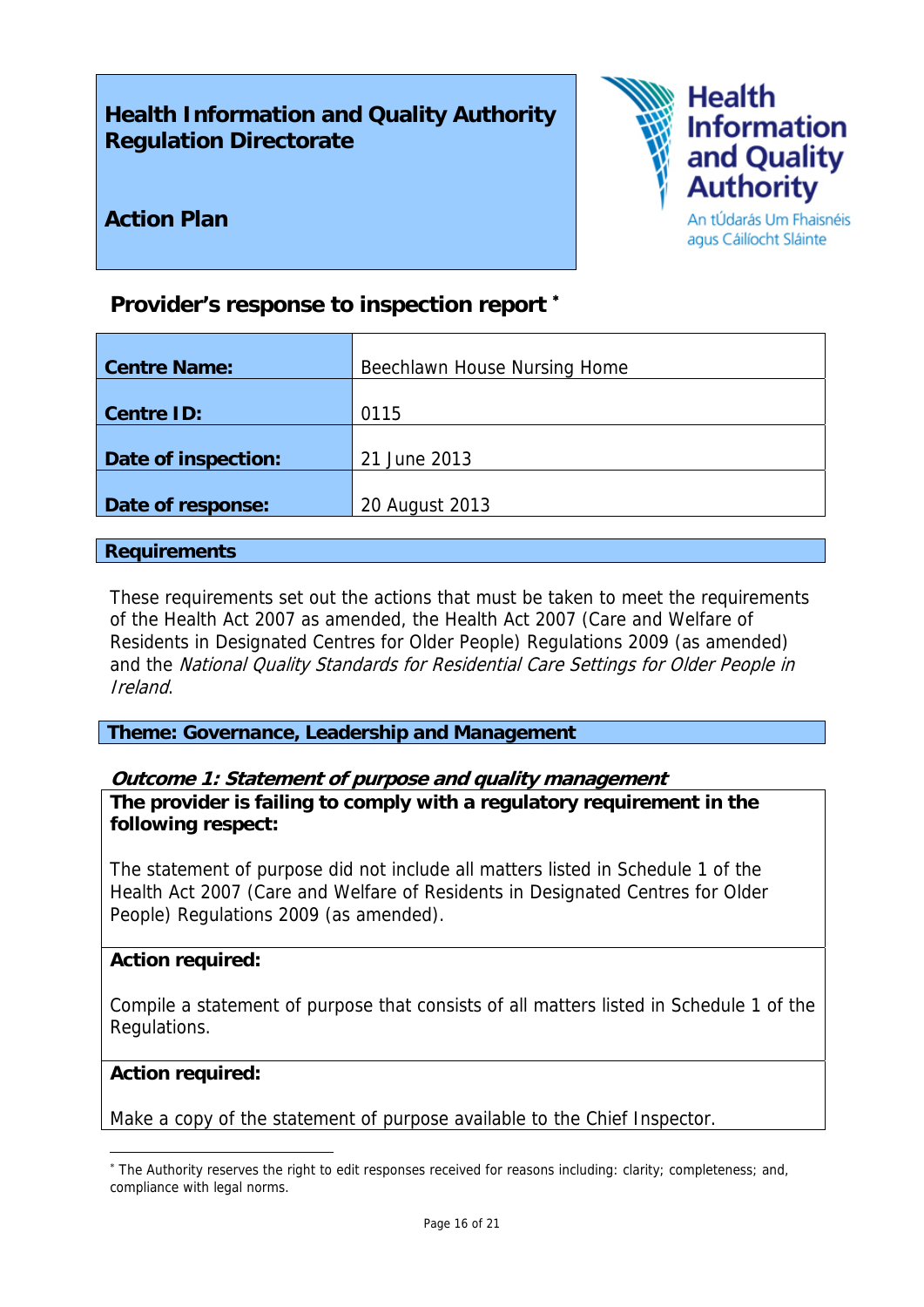| <b>Reference:</b><br>Health Act, 2007<br>Regulation 5: Statement of Purpose<br>Standard 28: Purpose and Function |                                    |
|------------------------------------------------------------------------------------------------------------------|------------------------------------|
| Please state the actions you have taken or are planning<br>to take with timescales:                              | Timescale:                         |
|                                                                                                                  |                                    |
| Provider's response:                                                                                             |                                    |
| The Statement of Purpose was updated in August 2013 to reflect<br>all the requirements from schedule 1.          | Completed -<br>16th August<br>2013 |
| A copy of the updated report has been returned to the Chief<br>Inspector                                         |                                    |

# **Outcome 2: Contract for the provision of services**

**The provider is failing to comply with a regulatory requirement in the following respect:**

All Contracts of Care in place did not include fees to be charged.

# **Action required:**

Ensure each resident's contract deals with the care and welfare of the resident in the designated centre and includes details of the services to be provided for that resident and the fees to be charged.

#### **Reference:**

Health Act, 2007 Regulation 28: Contract for the Provision of Services Standard 1: Information Standard 7: Contract/Statement of Terms and Conditions

| Please state the actions you have taken or are planning<br>to take with timescales:                                                                                                                                                                                 | Timescale:      |
|---------------------------------------------------------------------------------------------------------------------------------------------------------------------------------------------------------------------------------------------------------------------|-----------------|
| Provider's response:                                                                                                                                                                                                                                                |                 |
| The Contracts of Care have been updated to include an appendix<br>detailing out the charges for aditional services for 2013.                                                                                                                                        | 9th August 2013 |
| The monthly fees cost for each Residents are detailed out in a<br>personalised letter given to the Resident on admission. This<br>forms part of the main Contract of Care and is now held with the<br>Contract of Care in each individual residents financial file. |                 |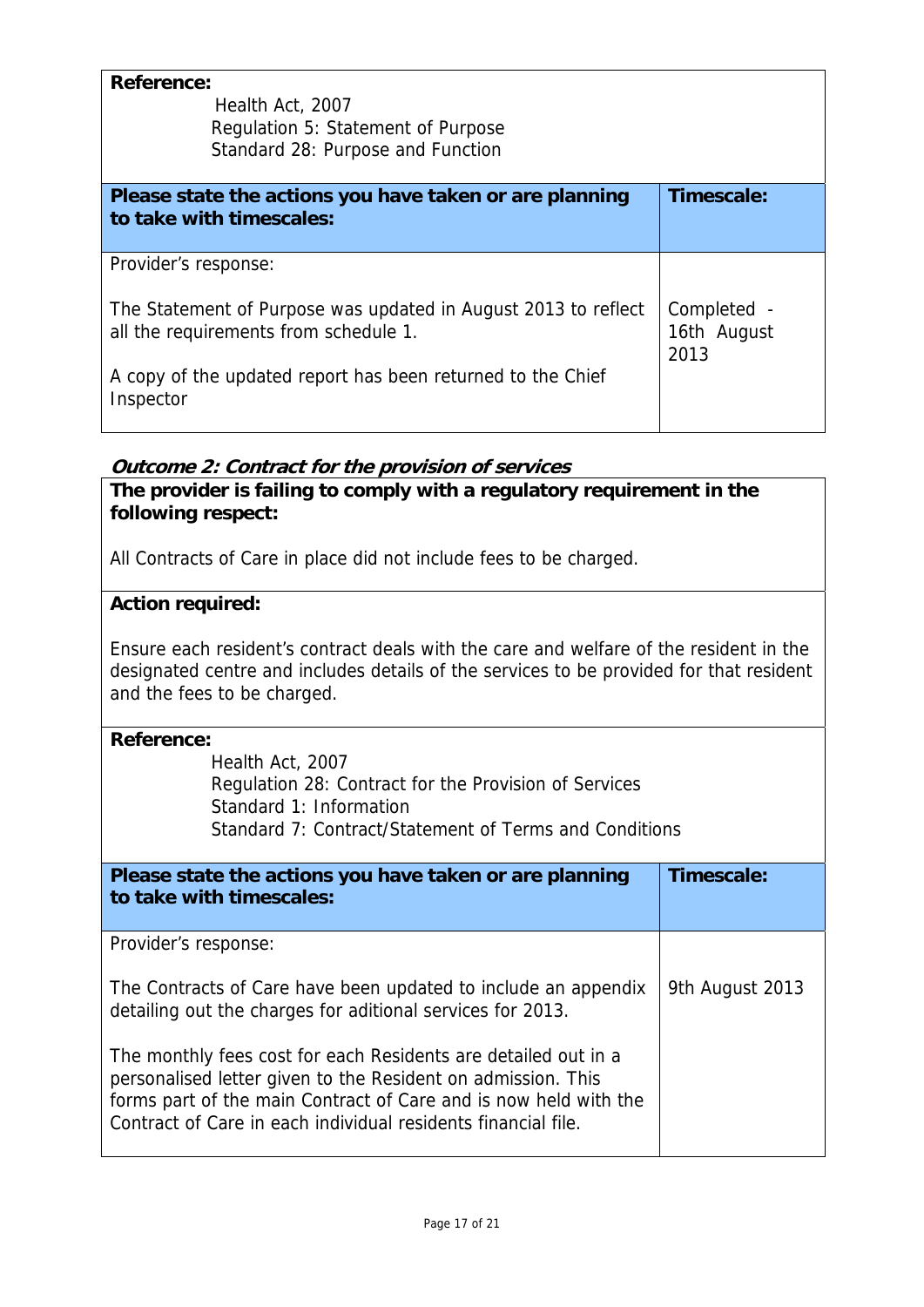| The residents are notified annually by letter of any changes to     |  |
|---------------------------------------------------------------------|--|
| their monthly fees and a copy of this letter is now attached to the |  |
| Contract of Care and can also be found in the resident's            |  |
| individual financial file.                                          |  |
|                                                                     |  |

# **Theme: Safe care and support**

#### **Outcome 8: Medication management**

**The provider is failing to comply with a regulatory requirement in the following respect:**

The times on the medication prescription and administration charts did not match.

One resident receiving crushed medication did not have an order in place signed by a medical practitioner stating they could be crushed.

#### **Action required:**

Put in place appropriate and suitable practices and written operational policies relating to the ordering, prescribing, storing and administration of medicines to residents and ensure that staff are familiar with such policies and procedures.

#### **Reference:**

Health Act, 2007 Regulation 33: Ordering, Prescribing, Storing and Administration of **Medicines** Standard 14: Medication Management

| Please state the actions you have taken or are planning<br>to take with timescales:                                                                                                                                                                                                                                                            | Timescale:                    |
|------------------------------------------------------------------------------------------------------------------------------------------------------------------------------------------------------------------------------------------------------------------------------------------------------------------------------------------------|-------------------------------|
| Provider's response:                                                                                                                                                                                                                                                                                                                           |                               |
| The Mediaction Management Policy had been updated to reflect<br>the changes highlighted in the Inspection Report and those<br>detailed in the Action Plan.                                                                                                                                                                                     | Completed - 28th<br>June 2013 |
| New Drug Kardexes have been produced by the Pharmacy and<br>implemented throughout the nursing home to ensure that<br>medication times reflect those times stated on the<br>admisisatration chart. These will be reviewed on a 3 monthly<br>basis by the Pharmacist and audited 6 monthly during the<br>external scheduled Nursing Home Audit. | Completed - 21st<br>June 2013 |
| The Director of Nursing audits the medications on a 3 monthly<br>basis along with the practise of monthly spot checks. The next<br>audit is due in September 2013                                                                                                                                                                              | 27th September<br>2013        |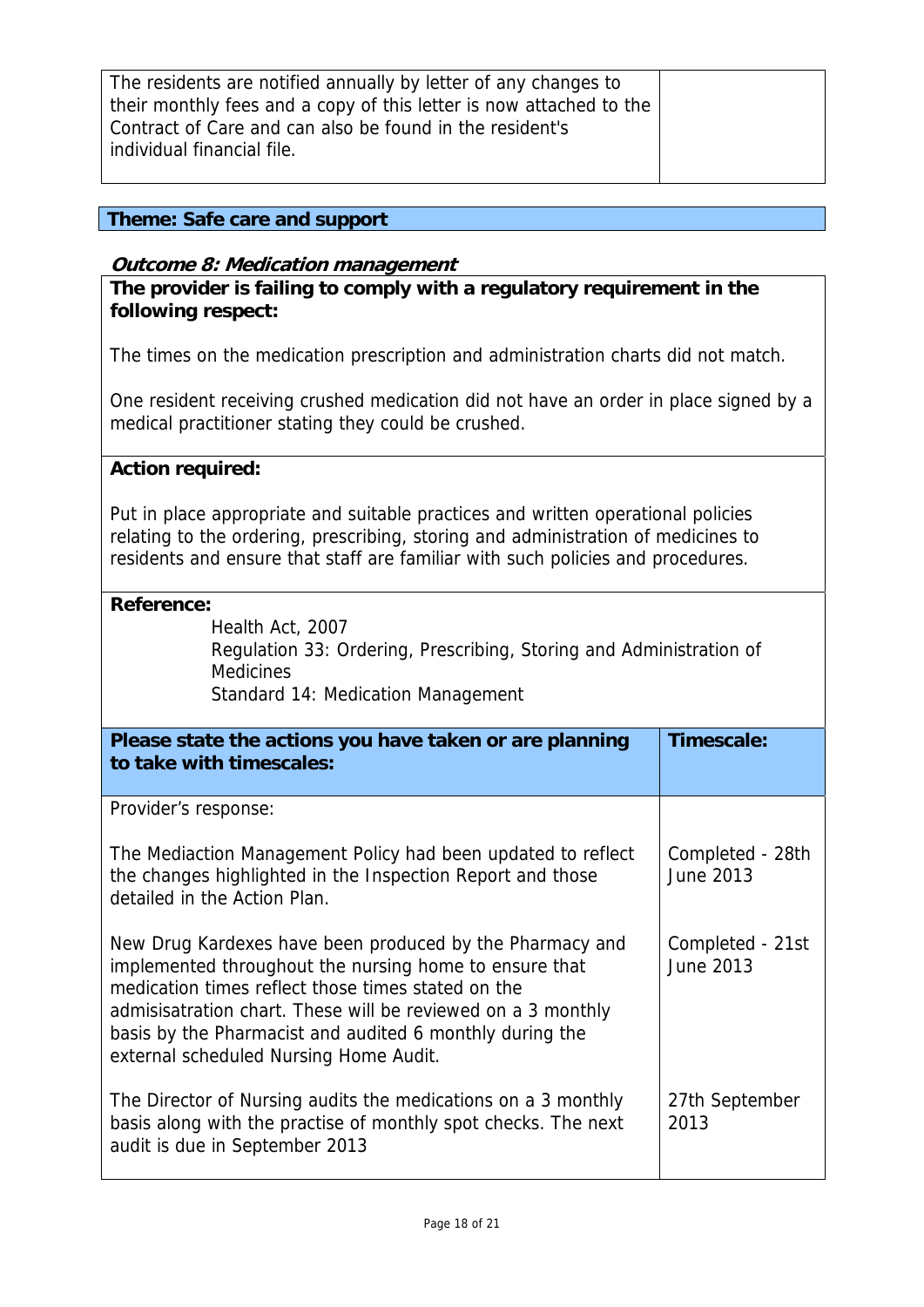| The new Kardex were fully reveiwed by the GP's.                                                                                                                          | 28th June 2013 |
|--------------------------------------------------------------------------------------------------------------------------------------------------------------------------|----------------|
| Where relevant each medication to be crushed for individuals has<br>been signed by their GP and will be reviewed on a 3 monthly<br>basis or more frequently if required. | 28th June 2013 |
| This will also be reviewed on a 3 monthly basis by the pharmacist<br>to ensure where possible liquid preparations replace the practise<br>of crushing medication.        |                |

# **Theme: Effective care and support**

# **Outcome 12: Safe and suitable premises**

**The provider is failing to comply with a regulatory requirement in the following respect:**

The space available to the residents' currently occupying the two five-bedded bedrooms was not adequate to meet their needs.

#### **Action required:**

Ensure the size and layout of rooms occupied or used by residents are suitable for their needs.

#### **Reference:**

Health Act, 2007 Regulation 19: Premises Standard 25: Physical Environment

| Please state the actions you have taken or are planning<br>to take with timescales:                                                                                                                          | Timescale:                         |
|--------------------------------------------------------------------------------------------------------------------------------------------------------------------------------------------------------------|------------------------------------|
| Provider's response:                                                                                                                                                                                         |                                    |
| The Person nominated to Act on Behalf of the Registered<br>Provider is currently in talks with an External Company to review<br>the current HDU in relation to Standard 25 and the requirements<br>for 2015. | ongoing since<br><b>April 2013</b> |
| The External company it due to present its plans to the Board on<br>the 9th September. The organisation is intending to carryout the<br>necessary work in 2014 for completion prior to the 2015<br>deadline. | 9th September<br>2013              |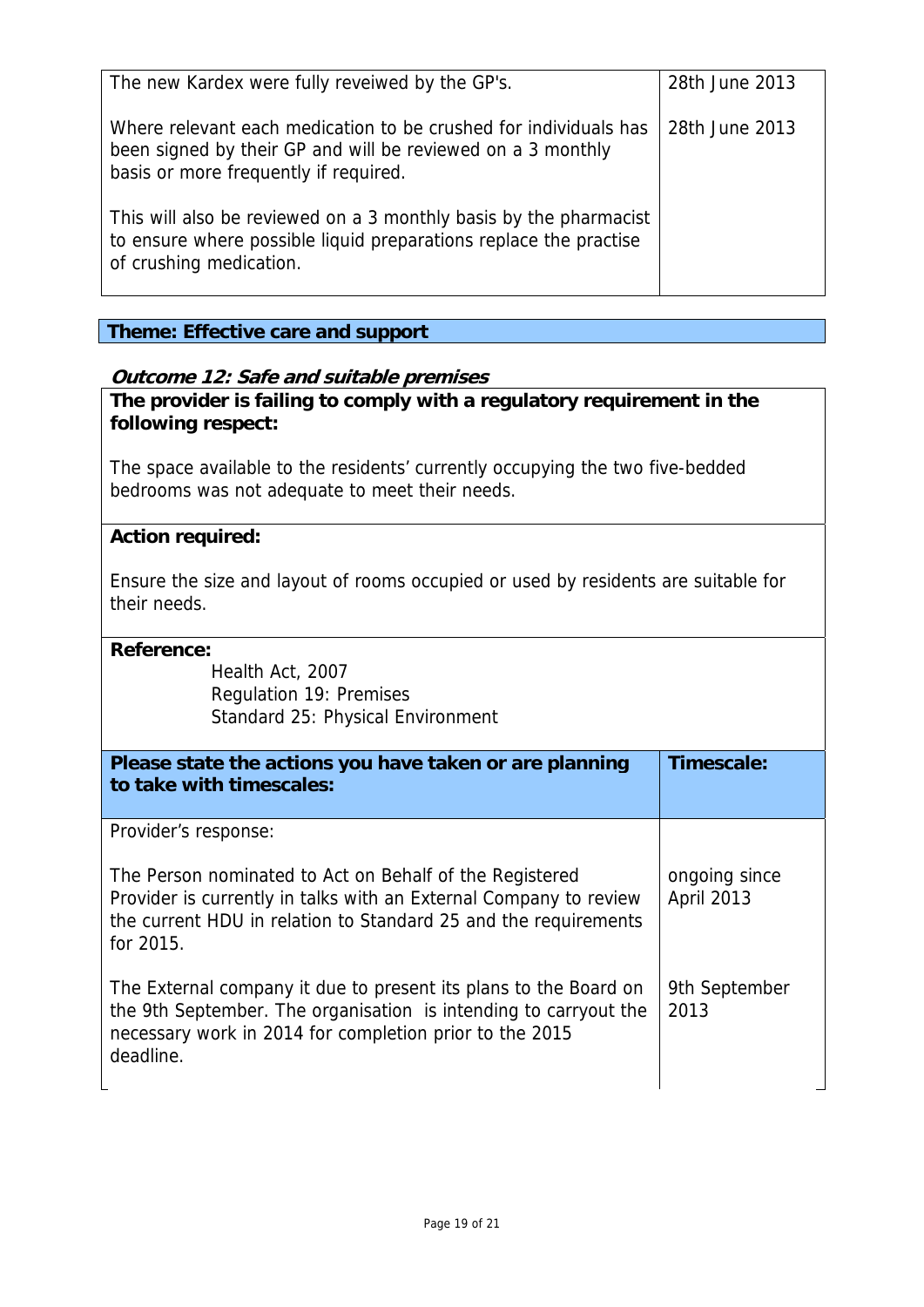#### **Theme: Person-centred care and support**

#### **Outcome 17: Residents' clothing and personal property and possessions The provider is failing to comply with a regulatory requirement in the following respect:**

An up to date record of each resident's personal property signed by the resident was not available in each residents' file.

#### **Action required:**

Maintain an up to date record of each resident's personal property that is signed by the resident.

#### **Reference:**

Health Act, 2007

Regulation 7: Residents' Personal Property and Possessions Standard 4: Privacy and Dignity Standard 17: Autonomy and Independence

| Please state the actions you have taken or are planning<br>to take with timescales:                              | Timescale:     |
|------------------------------------------------------------------------------------------------------------------|----------------|
| Provider's response:                                                                                             |                |
| Personal Property Policy has been update to include the<br>requirements from this Report and Action Plan.        | 28th June 2013 |
| All property lists have been reviewed since the inspection and will<br>be reviewed 6 monthly there after.        | 31st July 2013 |
| Those Residents who can sign their completed propert list which<br>is then kept in the individaul care profiles. |                |

#### **Theme: Workforce**

#### **Outcome 18: Suitable staffing**

**The provider is failing to comply with a regulatory requirement in the following respect:**

There was no evidence in some employees' files to indicate they were physically and mentally fit for the purposes of the work that they were performing at the designated centre or evidence why it was impracticable for the person to obtain such evidence.